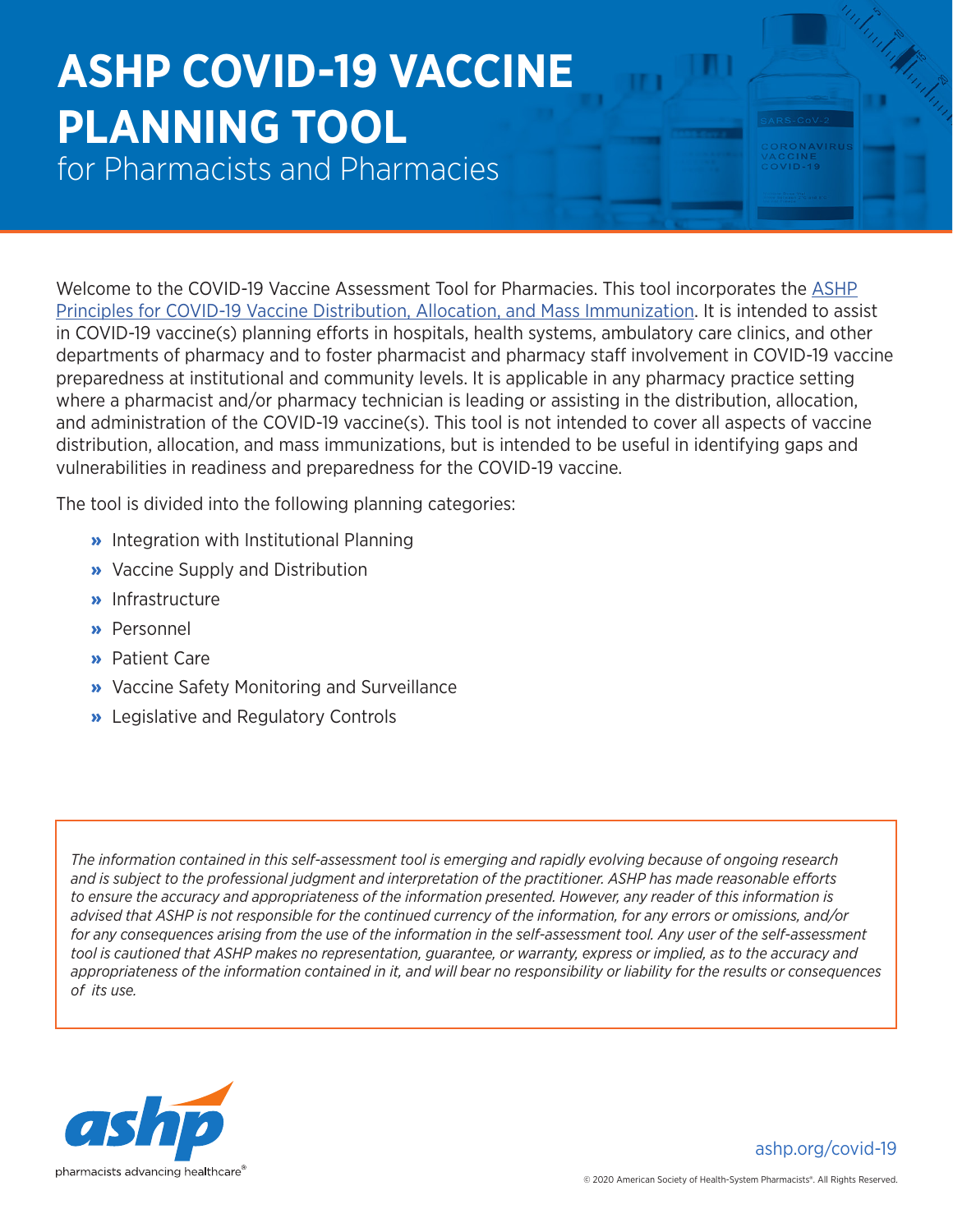|                         | <b>YES</b> | IN<br><b>PROGRESS</b> | <b>NO</b> | <b>INTEGRATION WITH</b><br><b>INSTITUTIONAL PLANNING</b>                                                                                                                                      | <b>ASSESSMENT</b><br><b>COMMENTS</b> | <b>ADDITIONAL</b><br><b>RESOURCES</b>                      |
|-------------------------|------------|-----------------------|-----------|-----------------------------------------------------------------------------------------------------------------------------------------------------------------------------------------------|--------------------------------------|------------------------------------------------------------|
| ı                       |            |                       |           | Does the pharmacy have<br>a COVID-19 vaccine plan<br>that includes vaccine<br>and ancillary supply and<br>distribution, infrastructure,<br>personnel, legislative and<br>regulatory controls? |                                      |                                                            |
| $\overline{2}$          |            |                       | H         | Has the pharmacy identified<br>an individual(s) who will<br>maintain, update, and<br>implement the vaccine plan?                                                                              |                                      |                                                            |
| $\overline{\mathbf{3}}$ |            | a s                   | H         | Has the pharmacy COVID-19<br>vaccine plan been integrated<br>into the COVID-19 pandemic<br>preparedness plan?                                                                                 |                                      | <b>ASHP COVID-19</b><br>Pandemic<br><b>Assessment Tool</b> |
| $\overline{\mathbf{4}}$ |            | П                     | ГT        | Has the pharmacy<br>participated in planning<br>efforts to deliver vaccines<br>at their main site(s) and all<br>other designated alternate<br>care site(s)?                                   |                                      |                                                            |
| 5                       |            | П                     | l I       | Has the pharmacy<br>participated in COVID-19<br>vaccine business plans that<br>include tracking of labor,<br>supplies, and expenses<br>required for the plan<br>implementation?               |                                      |                                                            |
| 6                       | H          |                       |           | Has the pharmacy<br>designated a staff member<br>to coordinate education.<br>training needs, and<br>programs to implement the<br>COVID-19 vaccine plan?                                       |                                      |                                                            |

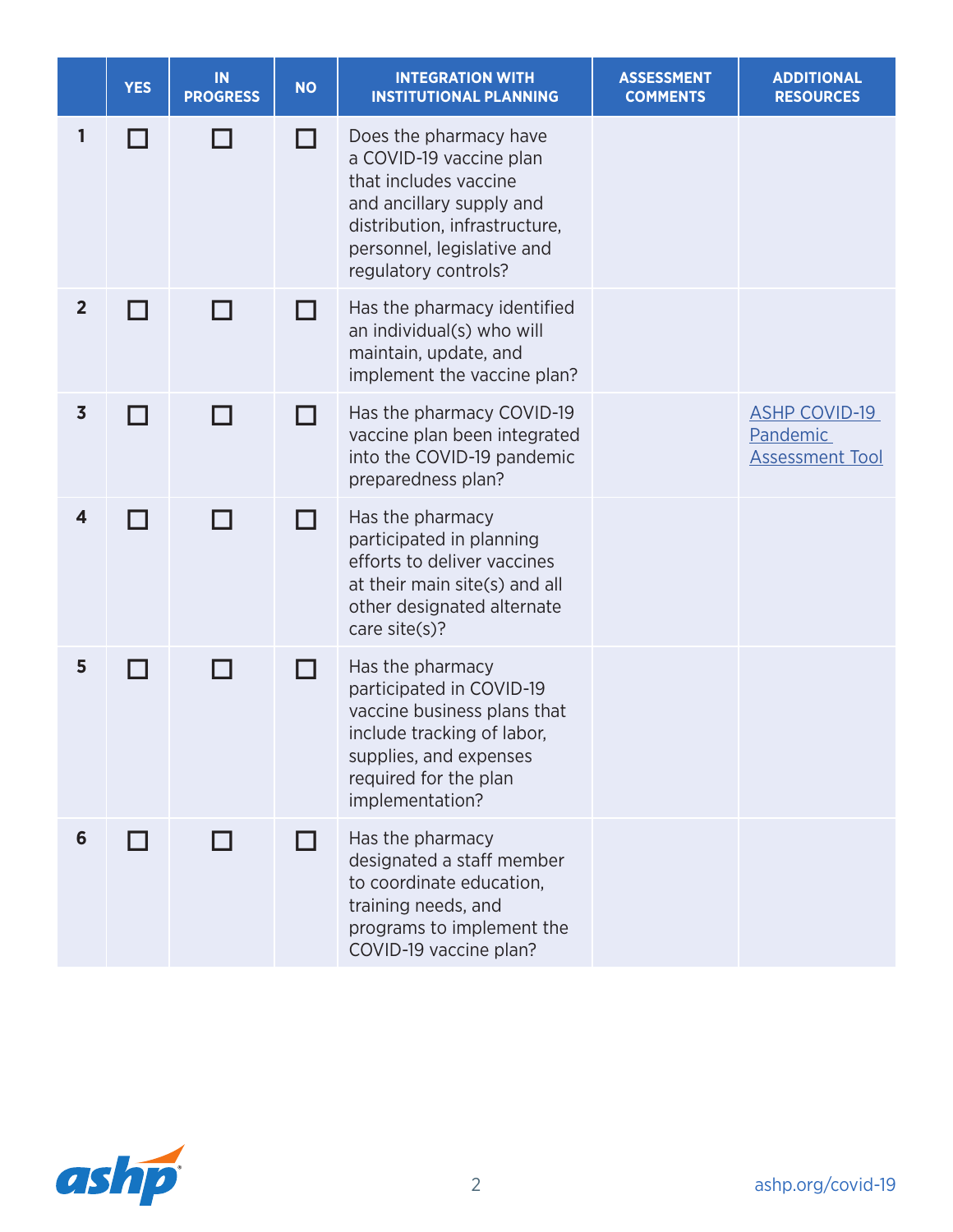| $\overline{7}$ |            |                       |           | Has the pharmacy<br>participated in the<br>development of a<br>prioritization process<br>for ordering, dispensing,<br>administering and<br>monitoring the COVID-19<br>vaccine(s), with<br>considerations of local, state,<br>and federal guidance?                                                             |                                      |                                                                                                         |
|----------------|------------|-----------------------|-----------|----------------------------------------------------------------------------------------------------------------------------------------------------------------------------------------------------------------------------------------------------------------------------------------------------------------|--------------------------------------|---------------------------------------------------------------------------------------------------------|
|                | <b>YES</b> | IN<br><b>PROGRESS</b> | <b>NO</b> | <b>VACCINE SUPPLY AND</b><br><b>DISTRIBUTION</b>                                                                                                                                                                                                                                                               | <b>ASSESSMENT</b><br><b>COMMENTS</b> | <b>ADDITIONAL</b><br><b>RESOURCES</b>                                                                   |
| 8              |            |                       | - 1       | Have pharmacy personnel<br>reviewed CDC and state and<br>local health department<br>recommendations and<br>guidance for the use,<br>availability, access, allocation<br>and distribution of COVID-19<br>vaccine(s) to ensure<br>a successful and well-<br>coordinated mass vaccine<br>administration campaign? |                                      | COVID-19<br><b>Vaccine Program</b><br><b>Planning</b><br><b>Assumptions for</b><br><b>Jurisdictions</b> |
| 9              |            |                       | - 1       | Has the pharmacy<br>collaborated with the<br>hospital, health system,<br>and/or clinic to develop<br>COVID-19 vaccine use plan<br>and priorities for patients,<br>staff, families of staff, and<br>special populations?                                                                                        |                                      |                                                                                                         |
| 10             | П          |                       | l I       | Does the COVID-19 vaccine<br>plan outline who will receive<br>and distribute the vaccine.<br>such as healthcare providers,<br>health departments, health<br>systems, pharmacies, and<br>the Vaccines for Children<br>Program?                                                                                  |                                      | <b>CDC Vaccines</b><br>for Children<br>Program                                                          |

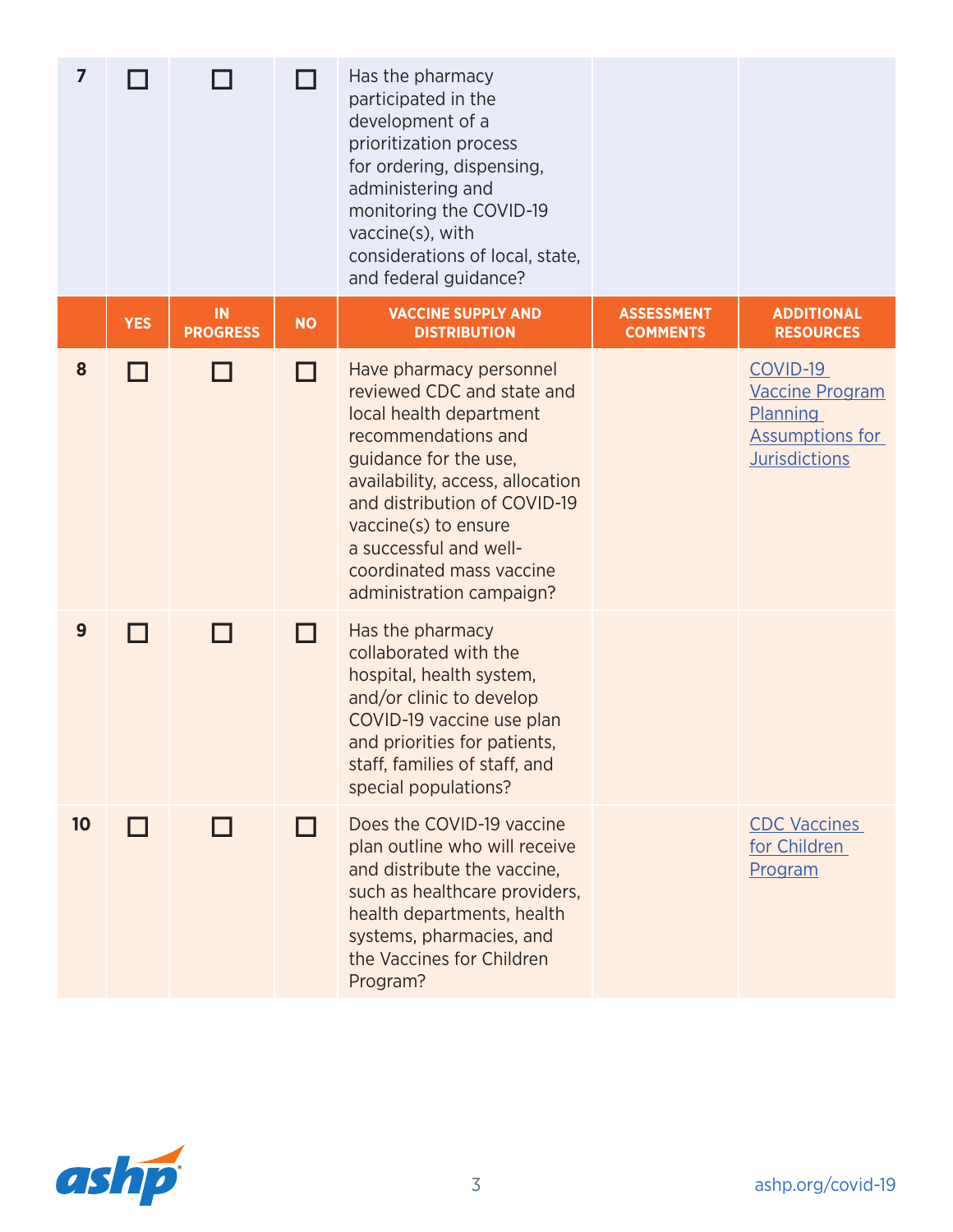| 11 |            |                       |           | Has the pharmacy<br>participated in efforts to<br>estimate the quantities of<br>vaccines, ancillary supplies<br>(syringes, swabs, sharps,<br>containers), and personal<br>protective equipment<br>that would be needed to<br>implement the COVID-19<br>vaccine plan? |                                      |                                       |
|----|------------|-----------------------|-----------|----------------------------------------------------------------------------------------------------------------------------------------------------------------------------------------------------------------------------------------------------------------------|--------------------------------------|---------------------------------------|
| 12 | H          |                       | - 1       | Has the pharmacy<br>participated in efforts to<br>ensure supply of and access<br>to vaccines, other vaccine-<br>related materials and<br>equipment, and personal<br>protective equipment<br>that would be needed to<br>implement the COVID-19<br>vaccine plan?       |                                      |                                       |
| 13 | П          |                       |           | Has the pharmacy<br>participated in plans to<br>manage external (i.e.,<br>community-wide) demand<br>for COVID-19 vaccines?                                                                                                                                           |                                      |                                       |
| 14 | ш          | H                     | H         | Has the pharmacy<br>developed plans to monitor<br>supply availability of<br>vaccine(s) and ancillary<br>supply to identify and<br>mitigate shortages?                                                                                                                |                                      |                                       |
|    | <b>YES</b> | IN<br><b>PROGRESS</b> | <b>NO</b> | <b>INFRASTRUCTURE</b>                                                                                                                                                                                                                                                | <b>ASSESSMENT</b><br><b>COMMENTS</b> | <b>ADDITIONAL</b><br><b>RESOURCES</b> |
| 15 | ш          |                       | П         | Has the pharmacy<br>participated in COVID-19<br>vaccine plans to identify<br>provider-based locations<br>to administer the COVID-19<br>vaccines, such as clinics<br>(family medicine and<br>specialty), hospitals, care<br>facilities, and pharmacies?               |                                      |                                       |

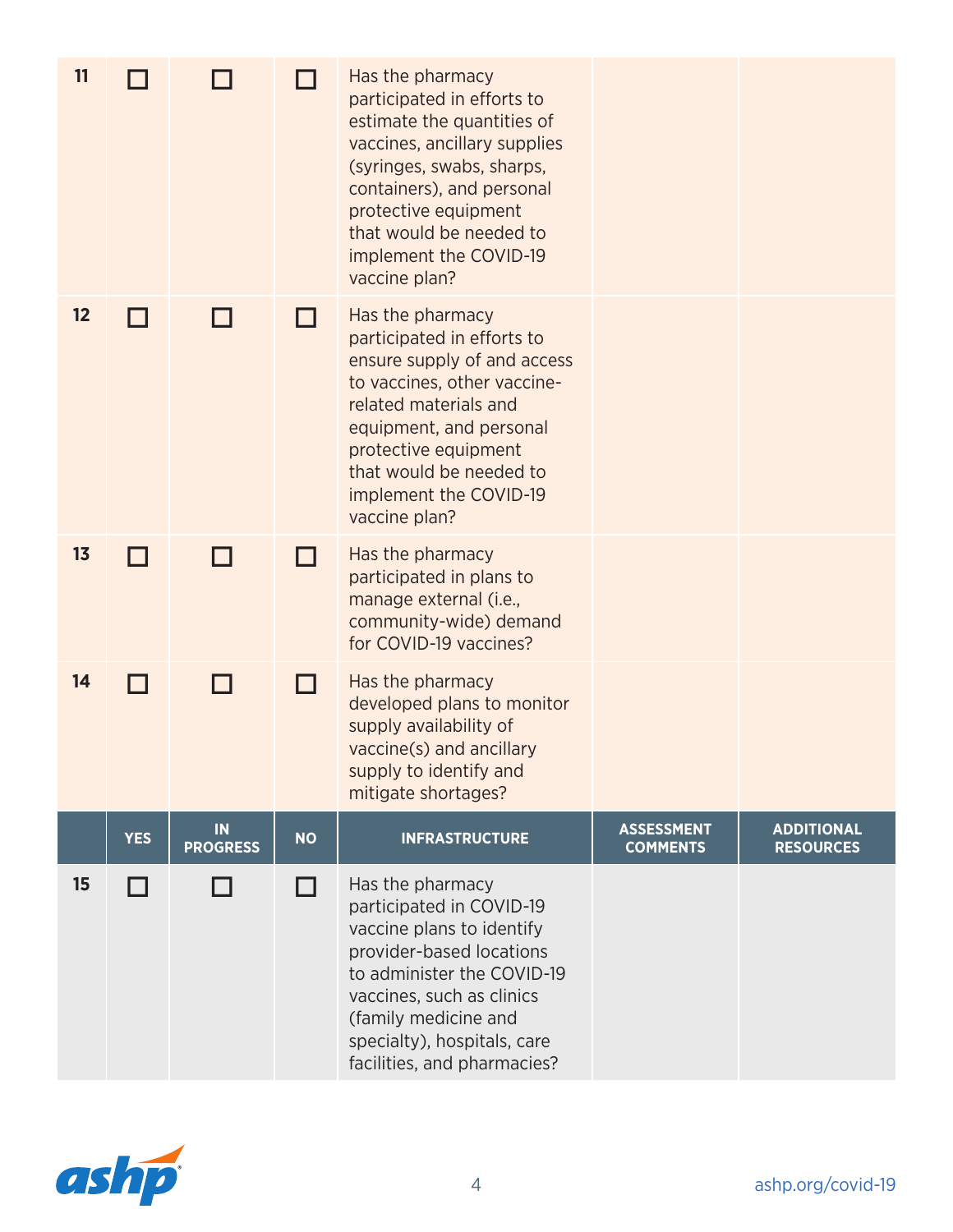| 16 |            |                       |           | Has the pharmacy<br>participated in COVID-19<br>vaccine plans to identify<br>mass vaccine administration<br>locations to administer the<br>COVID-19 vaccine, such as<br>schools, nursing homes,<br>prisons, churches, and sport<br>complexes?                                                                                                 |                                      |                                                                                                    |
|----|------------|-----------------------|-----------|-----------------------------------------------------------------------------------------------------------------------------------------------------------------------------------------------------------------------------------------------------------------------------------------------------------------------------------------------|--------------------------------------|----------------------------------------------------------------------------------------------------|
| 17 |            |                       |           | Has the pharmacy ensured<br>appropriate storage and<br>handling of COVID-19<br>vaccines, such as proper<br>cold chain storage units,<br>storage capacity, and<br>temperature controls?                                                                                                                                                        |                                      | <b>Early COVID-19</b><br>Vaccination<br><b>Program Action</b><br>Items for<br><b>Jurisdictions</b> |
| 18 |            |                       | H         | Has the pharmacy ensured<br>appropriate monitoring<br>controls such as security,<br>remote temperature<br>monitoring, alarm<br>notifications, and emergency<br>response for transport and<br>relocation of COVID-19<br>vaccines to help prevent<br>the vaccine from being<br>compromised and to assure<br>the maximum vaccine shelf-<br>life? |                                      |                                                                                                    |
|    | <b>YES</b> | IN<br><b>PROGRESS</b> | <b>NO</b> | <b>PERSONNEL</b>                                                                                                                                                                                                                                                                                                                              | <b>ASSESSMENT</b><br><b>COMMENTS</b> | <b>ADDITIONAL</b><br><b>RESOURCES</b>                                                              |
| 19 |            | $\Box$                | □         | Has the pharmacy staff<br>received training and<br>demonstrated competence<br>in the transport, handling,<br>and storage of temperature-<br>sensitive formulations of<br>COVID-19 vaccine(s)?                                                                                                                                                 |                                      | Early COVID-19<br>Vaccination<br><b>Program Action</b><br>Items for<br><b>Jurisdictions</b>        |

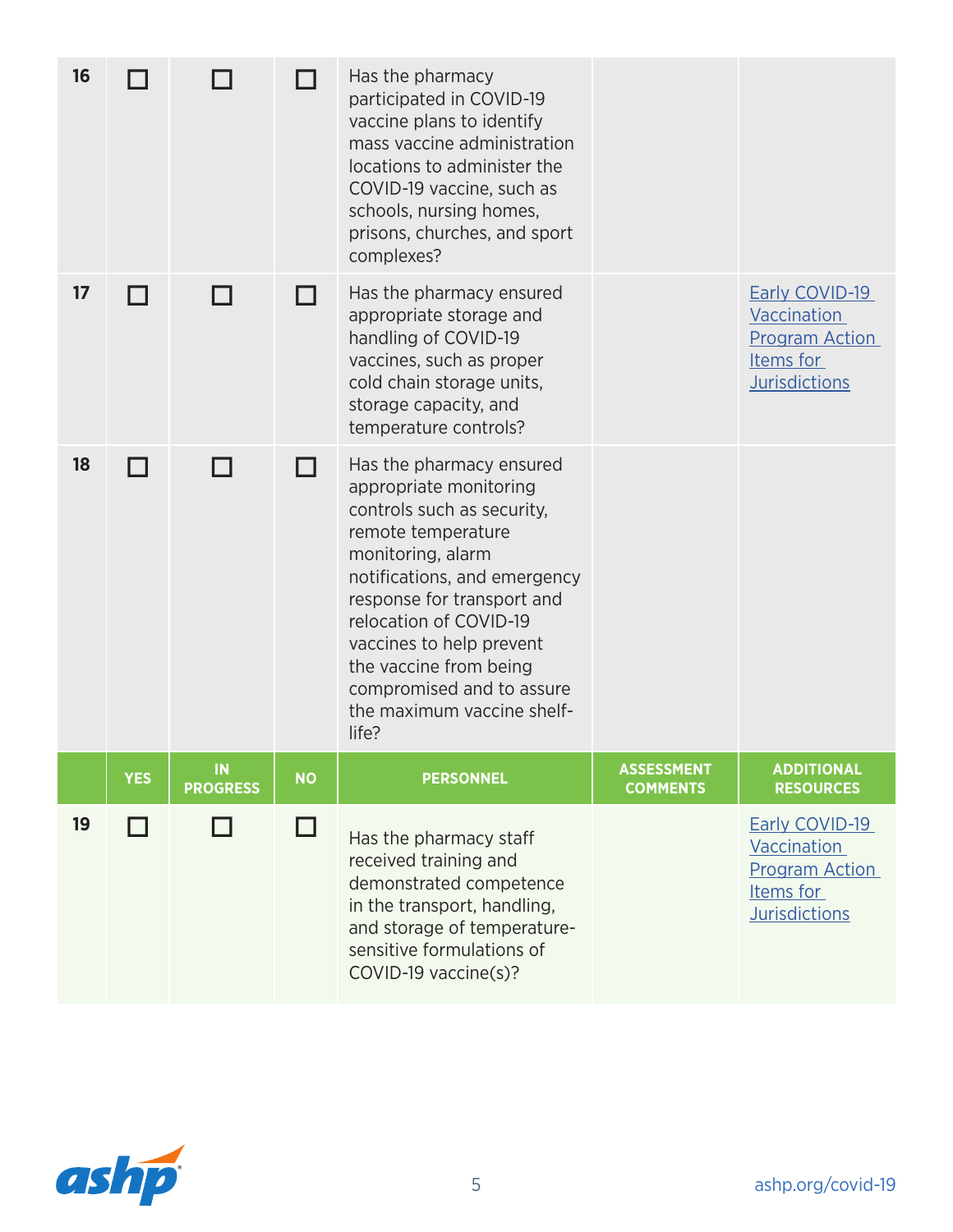| 20 |  |   | Has the pharmacy staff been<br>provided with evidence-<br>based information related to<br>the safe and effective use of<br>COVID-19 vaccines?                                                                                                                                                                                                                                                                                                                                                                                                                                                                                      |  |
|----|--|---|------------------------------------------------------------------------------------------------------------------------------------------------------------------------------------------------------------------------------------------------------------------------------------------------------------------------------------------------------------------------------------------------------------------------------------------------------------------------------------------------------------------------------------------------------------------------------------------------------------------------------------|--|
| 21 |  | H | Has the pharmacy<br>participated in the<br>development of mass<br>vaccine administration<br>workflow procedures<br>and identified the staff<br>needed to perform these<br>procedures?                                                                                                                                                                                                                                                                                                                                                                                                                                              |  |
| 22 |  |   | Has the pharmacy<br>participated in vaccine<br>plan strategies to address<br>expanding capacity for a<br>mass vaccine administration<br>effort, including the use<br>of alternative personnel<br>resources, such as<br>clinical nurses, medical<br>assistants, pharmacy<br>technicians, community<br>health and school nurses,<br>clinical learners (e.g.,<br>medical, pharmacy, and<br>nursing), state/federal<br>healthcare professionals<br>(e.g., U.S. National Guard,<br>military, Public Health<br>Service), and/or retired<br>healthcare professionals<br>to ensure uninterrupted<br>implementation of the<br>vaccine plan? |  |
| 23 |  |   | Has the pharmacy included a<br>section in the pharmacy plan<br>that addresses expediting<br>the identification and<br>training of immunizing staff?                                                                                                                                                                                                                                                                                                                                                                                                                                                                                |  |

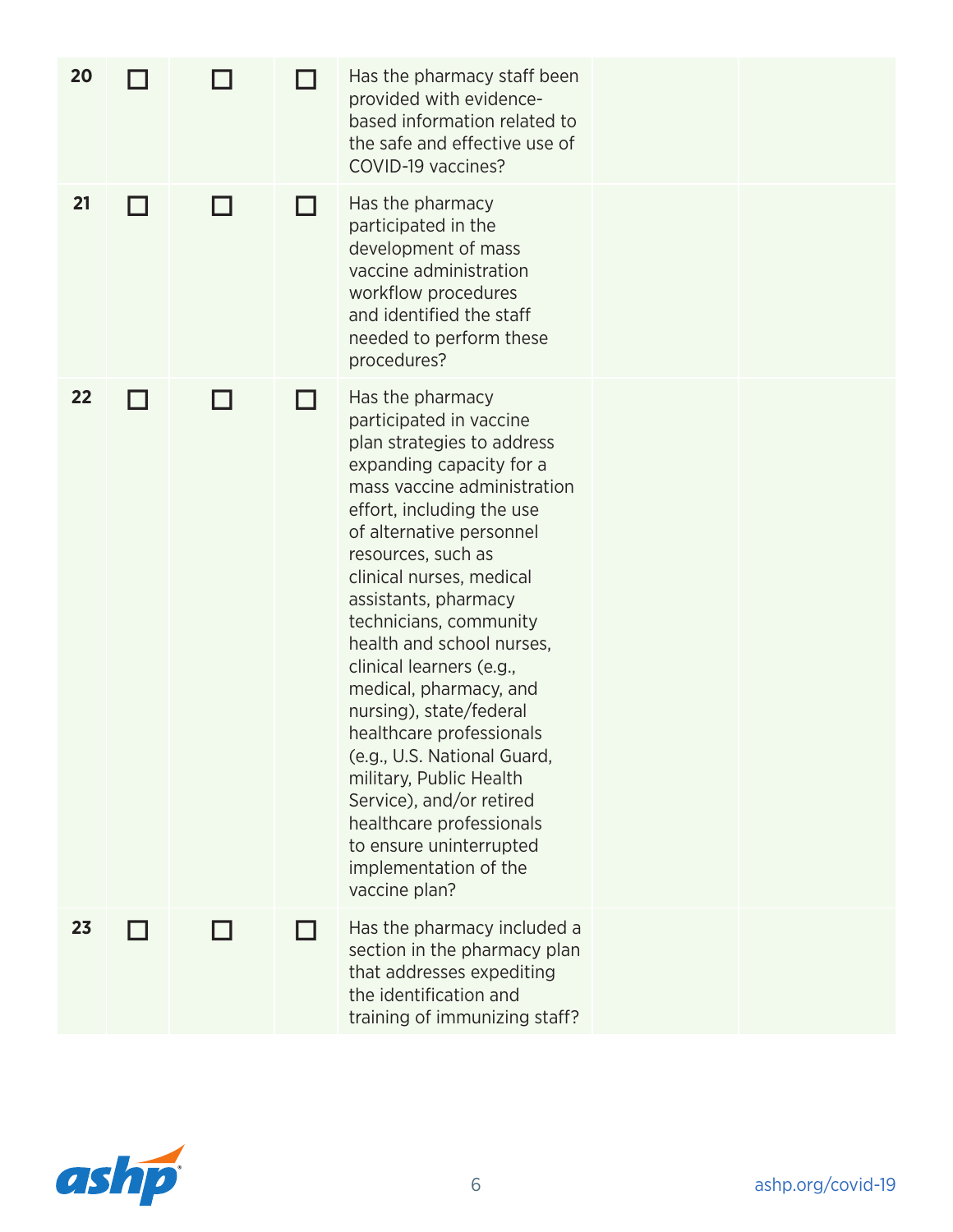| 24 |            |                       |           | In the vaccine plan, has the<br>pharmacy included a section<br>that assigns responsibility<br>for conducting a regular<br>assessment of staffing<br>status and needs regarding<br>vaccines during a COVID-19<br>pandemic?                                                             |                                      |                                       |
|----|------------|-----------------------|-----------|---------------------------------------------------------------------------------------------------------------------------------------------------------------------------------------------------------------------------------------------------------------------------------------|--------------------------------------|---------------------------------------|
| 25 |            |                       |           | Has the pharmacy<br>implemented personal<br>protective equipment<br>requirements for staff, along<br>with implementing policies<br>and procedures to minimize<br>exposure to COVID-19<br>between patients and staff?                                                                  |                                      |                                       |
| 26 |            |                       |           | Has the pharmacy<br>participated in policy and<br>procedure planning related<br>to implementation of<br>employee vaccines, including<br>procedures for employee<br>refusal of the vaccine(s)?                                                                                         |                                      |                                       |
|    | <b>YES</b> | IN<br><b>PROGRESS</b> | <b>NO</b> | <b>PATIENT CARE</b>                                                                                                                                                                                                                                                                   | <b>ASSESSMENT</b><br><b>COMMENTS</b> | <b>ADDITIONAL</b><br><b>RESOURCES</b> |
| 27 |            |                       |           | Has the pharmacy educated<br>staff members and other<br>healthcare professionals<br>involved with the hospital's<br>COVID-19 vaccine plan,<br>about the pharmacy's role,<br>such as relevant personnel<br>policies, and operational<br>changes to ensure<br>appropriate patient care? |                                      |                                       |

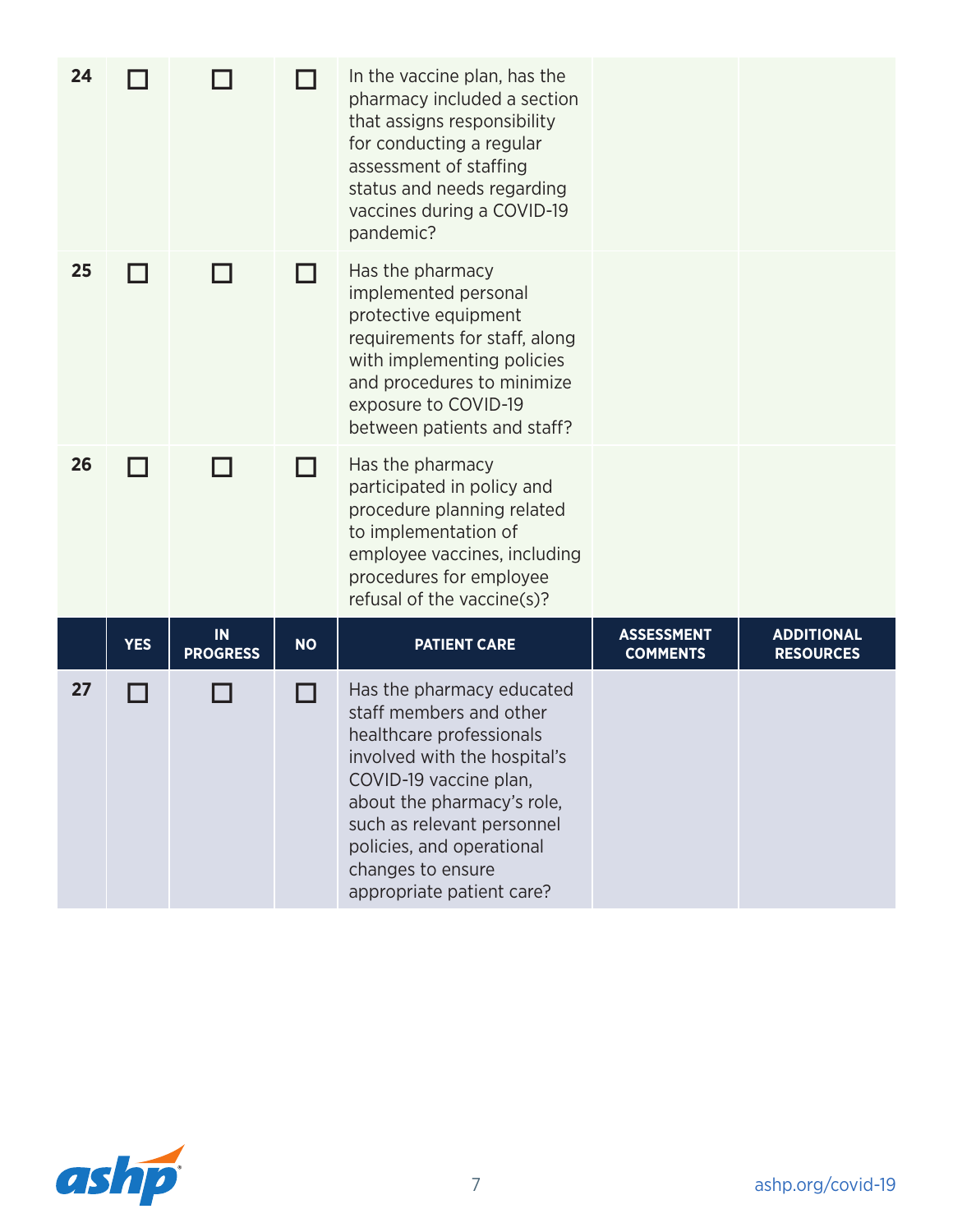| 28 |        |                |   | Has the pharmacy<br>collaborated with hospital,<br>health-system and/or<br>ambulatory care clinic staff<br>members to design, develop,<br>and provide evidence-based<br>information for patients<br>that is culturally and health-<br>literacy sensitive to ensure<br>proper patient education<br>about the COVID-19 vaccine? |  |
|----|--------|----------------|---|-------------------------------------------------------------------------------------------------------------------------------------------------------------------------------------------------------------------------------------------------------------------------------------------------------------------------------|--|
| 29 | I I    |                | H | Has the pharmacy<br>participated in COVID-19<br>vaccine plans for<br>communication with patients<br>and their family members<br>about the COVID-19 vaccine?                                                                                                                                                                   |  |
| 30 | l l    |                | H | Has the pharmacy<br>identified communication<br>needs and methods of<br>communication that are<br>appropriate for individuals<br>with visual, hearing, or other<br>disabilities or limited English<br>proficiency?                                                                                                            |  |
| 31 | LΙ     | $\blacksquare$ | H | Does the vaccine plan<br>outline resources needed for<br>patients to address potential<br>patient fear/anxiety and<br>improve confidence related<br>to COVID-19 vaccine?                                                                                                                                                      |  |
| 32 | $\Box$ | П              | П | Has the pharmacy<br>participated in policy and<br>procedure planning related<br>to implementation of patient<br>vaccines including patient<br>refusal of the vaccines?                                                                                                                                                        |  |

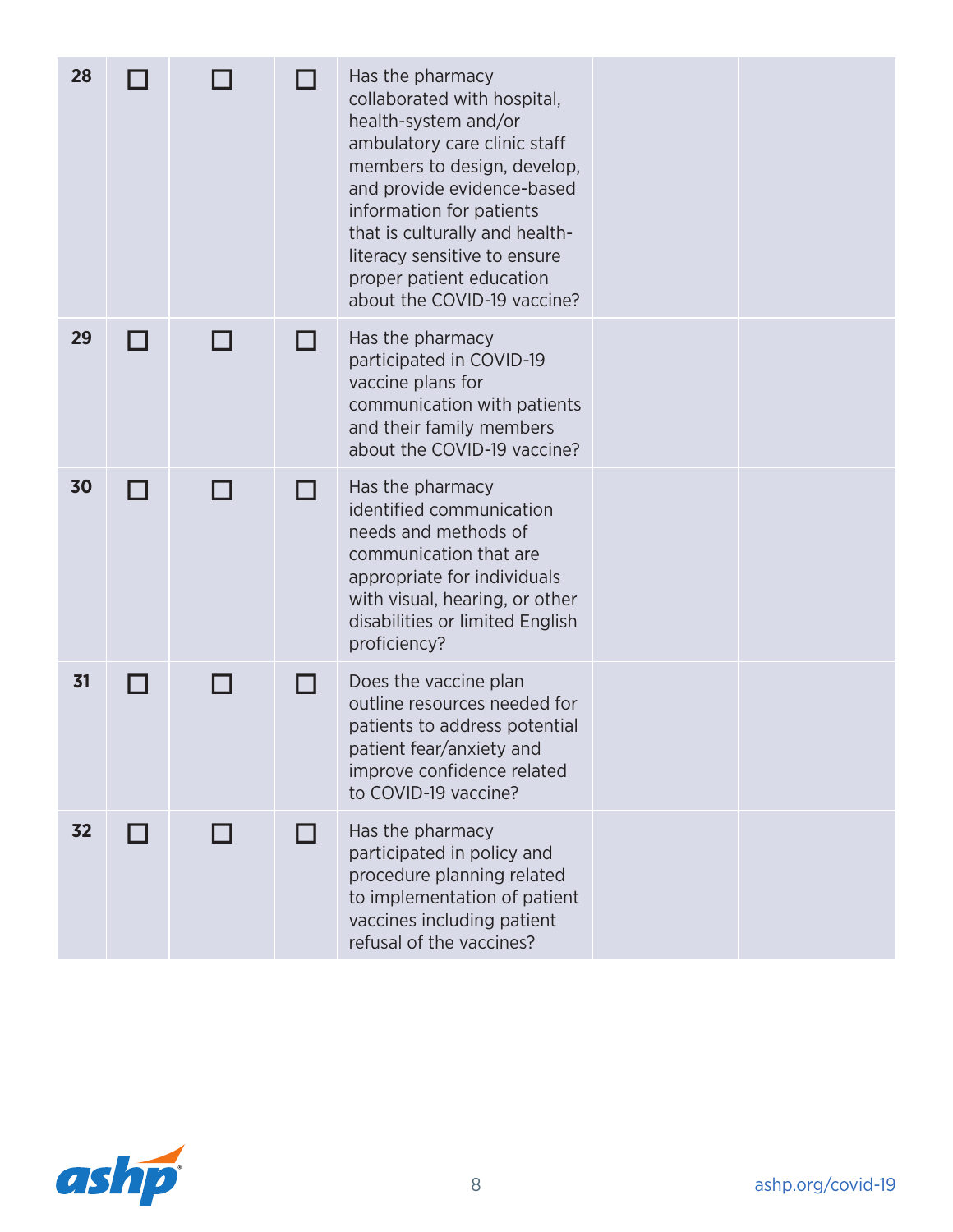| 33 |                |                              |           | Does the vaccine plan<br>identify priority populations<br>for targeted COVID-19<br>vaccine during the time that<br>supply is constrained (e.g.,<br>frontline healthcare workers,<br>critical infrastructure<br>workers, elderly, those with<br>co-morbidities, and other<br>vulnerable populations)? |                                      | Cybersecurity<br>& Infrastructure<br><b>Security</b><br>Agency (CISA)<br><b>Identifying</b><br>Critical<br>Infrastructure<br>During COVID-19 |
|----|----------------|------------------------------|-----------|------------------------------------------------------------------------------------------------------------------------------------------------------------------------------------------------------------------------------------------------------------------------------------------------------|--------------------------------------|----------------------------------------------------------------------------------------------------------------------------------------------|
| 34 | ┓              |                              |           | Does the vaccine plan<br>address the needs of special<br>populations (e.g., pregnancy<br>and immunocompromised<br>patients)?                                                                                                                                                                         |                                      |                                                                                                                                              |
| 35 | ┑              |                              |           | Does the vaccine plan<br>outline procedures for<br>anaphylaxis monitoring,<br>treatment, and support?                                                                                                                                                                                                |                                      |                                                                                                                                              |
|    | <b>YES</b>     | <b>IN</b><br><b>PROGRESS</b> | <b>NO</b> | <b>VACCINE SAFETY MONITORING</b><br><b>AND SURVEILLANCE</b>                                                                                                                                                                                                                                          | <b>ASSESSMENT</b><br><b>COMMENTS</b> | <b>ADDITIONAL</b><br><b>RESOURCES</b>                                                                                                        |
| 36 | $\blacksquare$ |                              | l l       | Has the pharmacy<br>participated in the<br>development of a process<br>to ensure utilization of an<br>immunization information<br>system (IIS) or immunization<br>registry to collect data on                                                                                                        |                                      | <b>CDC</b><br><b>Immunization</b><br>Information<br>Systems (IIS)                                                                            |

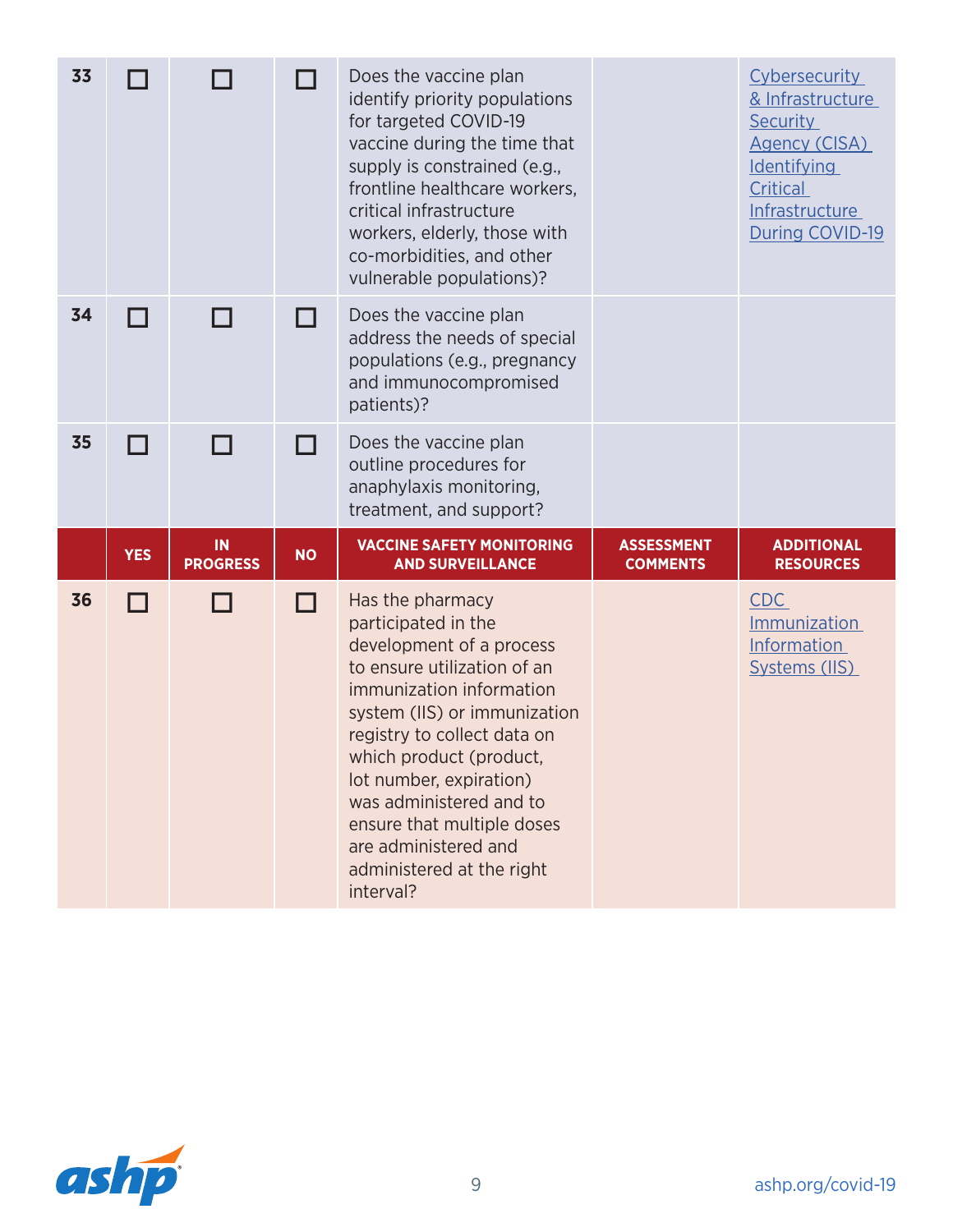| 37 |            |                       |           | As part of post-marketing<br>and ongoing safety<br>surveillance, has the<br>pharmacy participated in a<br>plan to identify, track, and<br>report COVID-19 vaccine-<br>related adverse events<br>through the Vaccine Adverse<br>Event Reporting System and<br>Institute for Safe Medication<br><b>Practices Medication Error</b><br><b>Reporting Program?</b> |                                      | <b>VAERS</b><br>Institute for<br><b>Safe Medication</b><br><b>Practices</b><br><b>Medication</b><br><b>Error Reporting</b><br>Program |
|----|------------|-----------------------|-----------|--------------------------------------------------------------------------------------------------------------------------------------------------------------------------------------------------------------------------------------------------------------------------------------------------------------------------------------------------------------|--------------------------------------|---------------------------------------------------------------------------------------------------------------------------------------|
| 38 |            |                       |           | Does the vaccine plan<br>include quality monitoring<br>and performance<br>improvement policies and<br>procedures?                                                                                                                                                                                                                                            |                                      |                                                                                                                                       |
|    | <b>YES</b> | IN<br><b>PROGRESS</b> | <b>NO</b> | <b>LEGISLATIVE AND</b><br><b>REGULATORY CONTROLS</b>                                                                                                                                                                                                                                                                                                         | <b>ASSESSMENT</b><br><b>COMMENTS</b> | <b>ADDITIONAL</b><br><b>RESOURCES</b>                                                                                                 |
| 39 |            |                       |           | Has the pharmacy<br>determined the actions that<br>federal and state public<br>health agencies have taken<br>to authorize, suspend, or<br>modify scope of practice<br>requirements?                                                                                                                                                                          |                                      |                                                                                                                                       |
| 40 |            |                       | ப         | Has the pharmacy addressed<br>IIS or immunization registry<br>delegates and permissions?                                                                                                                                                                                                                                                                     |                                      | <b>CDC</b><br>Immunization<br><b>Information</b><br>Systems (IIS)                                                                     |
| 41 |            |                       |           | Is the pharmacy abiding<br>by federal and state<br>authorizations, age<br>exemptions, and reporting<br>requirements?                                                                                                                                                                                                                                         |                                      |                                                                                                                                       |
| 42 |            |                       |           | Does the vaccine plan<br>address reimbursement<br>policies (administration<br>and facility fees) including<br>quality measure reporting?                                                                                                                                                                                                                     |                                      |                                                                                                                                       |